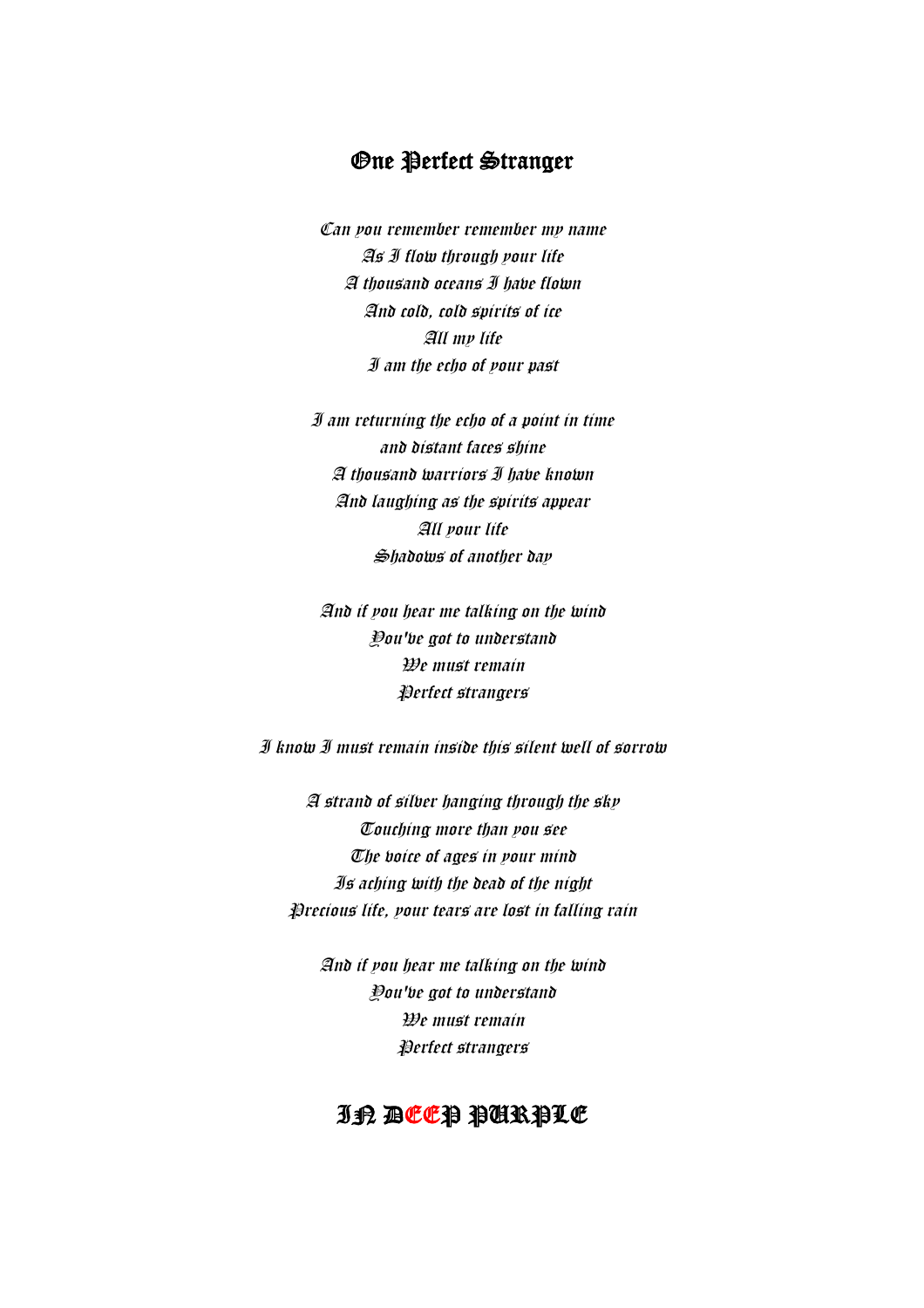

Two eyes from the east  $(\overline{M}\overline{M}\mathcal{D})$  It's the angel or the beast...



You´ve been down too long in the midnight sea >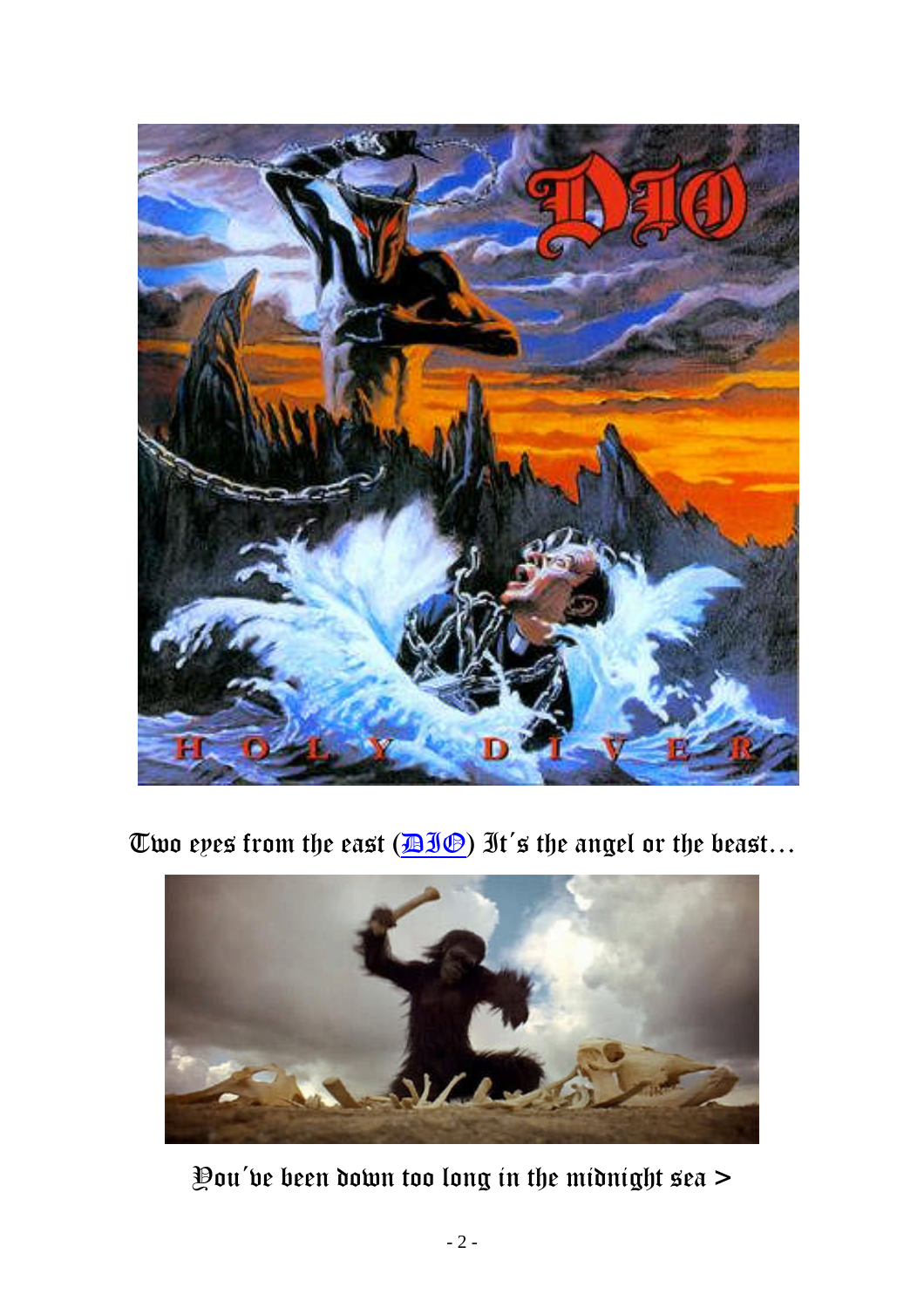…moin, moin, ihr Schwachmaten; Tach ís noch nich; bin aber als garantiert hinterhältigster Frühaufsteher aller Zeiten schon mal euch allen um 11s mitteleuropäischer Atomzeit voraus – Hope You´re Feeling Better (Santana / Abraxas,1970)x [\(Schleichwerbung](http://www.audio-optimum.com/#!sonus-fidelis-2/) muss sein) -; Ich schon lange. Meinereiner weist vorsorglich darauf hin, dass, wenn und wann auch immer die Atomzeit an dieser Stelle geändert wird, ich mal wieder die Nase voll habe und so manchem so mancherlei Merkwürdigkeit über die Gelegenheit stolpern lassen könnte, meinen Namen zu missbrauchen; denn der HERR wird den (und die vorbehaltlich) nicht ungestraft lassen, d(er/ie) seinen Namen missbraucht und Sabbat war gestern.

Zufall muss sein? Ne, is nich – und gib s bald nich mehr. Bis dahin kommt er mir gelegen! Wetten, dass? Ersma n´Kaffee… Wo waren wir stehen geblieben? Oye Como Va? Weiß der Gegenpol, was das bedeutet – Moment > Black Magic Woman: Habe gestern eine gesehen; die war auf eine Leinwand gepinselt, einigermaßen black und nicht besonders magic. Also: **Verletzung der Arkanpflicht II.** Was das ist, habe ich hier…

## <http://opium-des-volkes.blogspot.de/2014/11/die-letzte-generation.html>

…schon mal erklärt und meinereiner wiederholt sich nur ungern… …traf eines Tages auf einen Sänger, der euch Schwachmaten – bei look and see beginnend und im mathematisch positiven Sinne bei the one endend – 3mal erklärt, wo ihr euch euren Zufall hin stecken könnt.

Like a bridge over troubled water…

[Stefan](http://www.deweles.de/globalisierung/letzte-worte.html) [Wehmeier](http://www.deweles.de/willkommen/cancel-program-genesis.html)

30. November 2014

If im [forever](http://www.deweles.de/willkommen/offene-briefe.html) [the one](http://www.deweles.de/willkommen/apokalypse.html) that lets you [look and see](http://www.deweles.de/willkommen/himmel-und-hoelle.html) [\(DIO\)](http://www.deweles.de/willkommen/auferstehung.html)

# **Fürchtet euch nicht vor euch selbst**

*Forged when the world was young*



*And bird and beast and flower were one with man* > Oh what´s becoming of me *And death was just a dream*

Wozu braucht ein König ein Schwert? *To heal, not to hack.* Danke für den Hinweis, Merlin, für *Kill the King* darf der Zahnstocher im Museum bleiben (falls er je wieder gefunden wird). Heutzutage ist die Magie fortschrittlicher >> *And with just one touch of his strong right hand they [know](http://www.deweles.de/willkommen/apokalypse.html) - ´bout the [temple](http://www.deweles.de/files/apokalypse.pdf) and the [king.](http://de.wikipedia.org/wiki/Franziskus_(Papst))* Macht man per Mausklick; ist unvergleichlich effektiver. Wenn man es nicht besser wüsste, könnte man manchmal glauben, die selbst geschaffenen Prophezeiungen sind noch hinterhältiger als man selber. Du meine Güte! Fast (also wohl noch rechtzeitig) 7 Jahre nach dem "year of the fox" und fast (also wohl noch rechtzeitig für den ganzen Jahresurlaub) 6 Jahre nach dem Verfassen der 7 Siegel – und nach mehr Todesopfern als der 2. Weltkrieg forderte (aber [das](http://www.deweles.de/willkommen/offene-briefe.html) nur am [Rande\)](http://www.deweles.de/files/vatikan_090131_1.pdf) – ist man der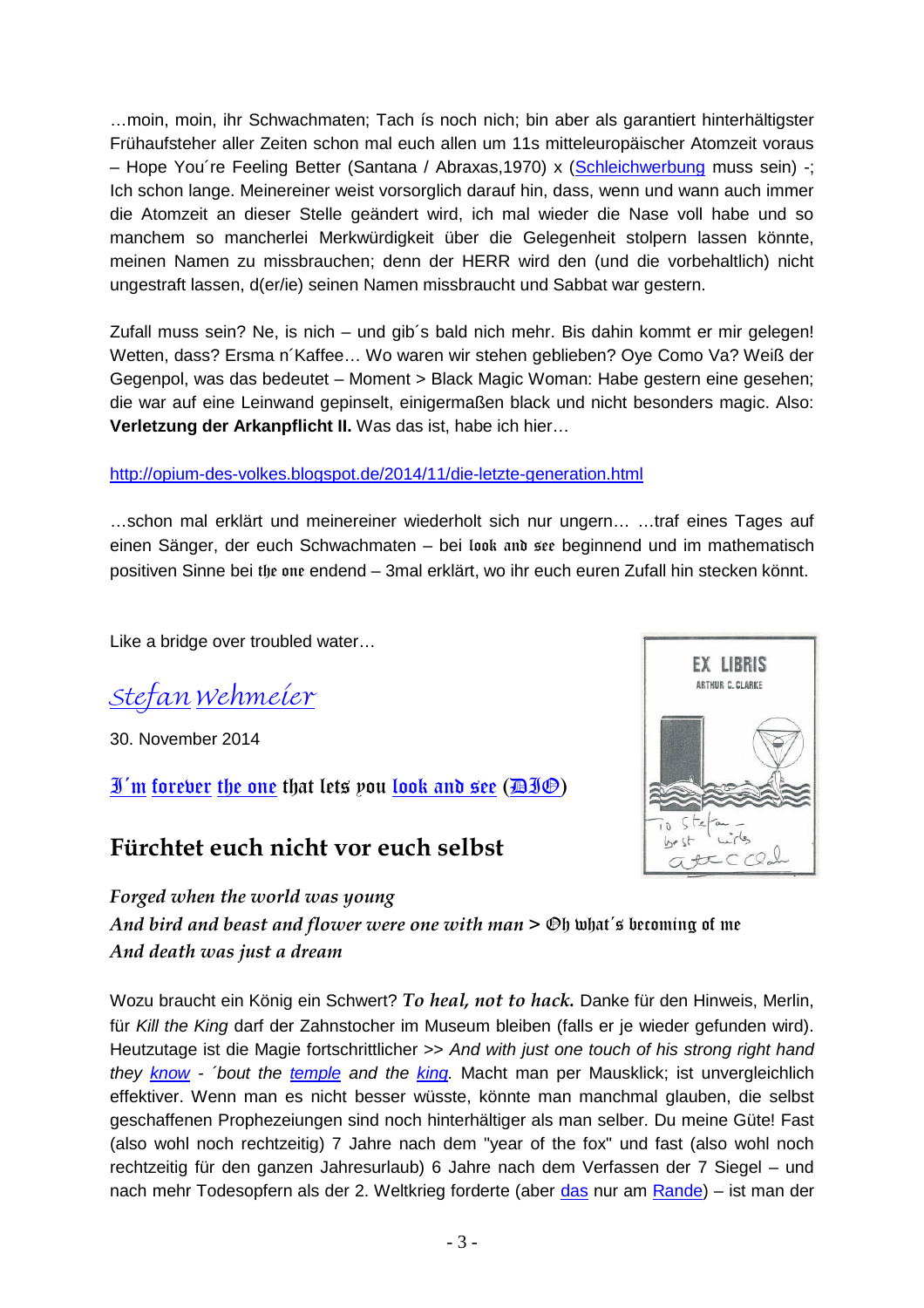in totale geistige Umnachtung gefallenen, also ganz verdunkelten Seite seiner Selbst um die gleiche Zeit voraus, sodass nicht der ganze Jahresurlaub geopfert werden muss, um den Intensivpatienten von ganz tief unten mal wieder auf den Boden der Tatsachen zu stellen:

## <http://opium-des-volkes.blogspot.de/2013/11/macht-oder-konkurrenz.html>

Nicht, dass Sie denken, ich wäre darin nicht qualifiziert:

[http://www.deweles.de/files/behandlung\\_eines\\_privatpatienten.pdf](http://www.deweles.de/files/behandlung_eines_privatpatienten.pdf)

Ganz am Anfang von [Gut und Böse](http://opium-des-volkes.blogspot.de/2014/11/gut-und-boese.html) - und glauben Sie bitte nicht, ich hätte, um mich im Nachhinein selbst zu zitieren,…

*Indem man "einfach mal so" einen Affen "der anderen" mit einem Knochen erschlägt, um allen zu zeigen, wer "man" ist, gelingt es, "alle minus die anderen" zu "eigenen" zu machen. Diese sind so beeindruckt, dass das "einfach mal so" hingenommen wird, und man gewinnt Zeit zum Nachdenken, um den "eigenen" Anweisungen für ein koordiniertes Arbeiten zu erteilen, damit es "uns allen" besser geht. Sobald es aufgrund der besseren Arbeitsteilung wirklich allen besser geht, wird im Lauf der Zeit aus der kollektiven Erinnerung an das anfängliche "einfach mal so" ein legendäres Programm im kollektiv Unbewussten der "eigenen", für die der kausale Zusammenhang unverständlich bleibt. Man braucht jetzt nur noch einen Knochen zu erheben, damit die "eigenen" den Anweisungen folgen.*

…schon gewusst, was ich da tat – war das eine echt brutale Angelegenheit. Das war aber erst im Nachhinein zu erkennen, denn vorher war "ich" ja noch keiner (zumindest noch kein Mensch, aber dazu später). Und mit *"Indem es "einfach mal so" einen Affen…"* hätte ich mich ab *"…der anderen…"* in Widersprüchlichkeiten verstrickt. Noch einmal Gustave Le Bon (aus "Psychologie der Massen"):

*"Der Gebrauch der Vernunft ist für die Menschheit noch zu neu und zu unvollkommen, um die Gesetze des Unbewussten enthüllen zu können und besonders, um es zu ersetzen. Der Anteil des Unbewussten an unseren Handlungen ist ungeheuer und der Anteil der Vernunft sehr klein."*

Vor zwei Millionen Jahren galt ganz sicher, dass *"der Gebrauch der Vernunft … für die Menschheit noch zu neu und zu unvollkommen"* war, um irgendetwas enthüllen zu können. Ich hatte aber schon begriffen, dass "die eigenen" (wer sollten sie sonst sein, denn "die anderen minus eins" hatten sich verkrümelt) ganz begierig darauf waren, zu erfahren, was sie jetzt unternehmen sollten, und da es noch keine auch nur halbwegs brauchbare Sprache gab, musste ich mit dem Knochen zeigen/etwas in die Luft zeichnen, damit sich die "eigenen" an der eigenen Gedankenarbeit erfreuen konnten. Sie wurden traurig, wenn sie wieder nicht geschickt genug sein konnten, den gezei(g/chne)ten An(weis/leit)ungen zu folgen. Ich musste sie dann trösten, und weil die ganze Trösterei immer wertvollere Arbeitszeit kostete, entstand der kollektive Wunsch, es mögen doch alle immer geschickter werden, um die Zeit besser nutzen zu können. Das dauerte seine Zeit und ich selbst hatte in vielen Leben viel Zeit, um mich von der Arbeitsteilung ausgehend, wie sie (noch) war, die Arbeitsteilung in der Zukunft vorzustellen, wie sie sein sollte. So schon mal nicht: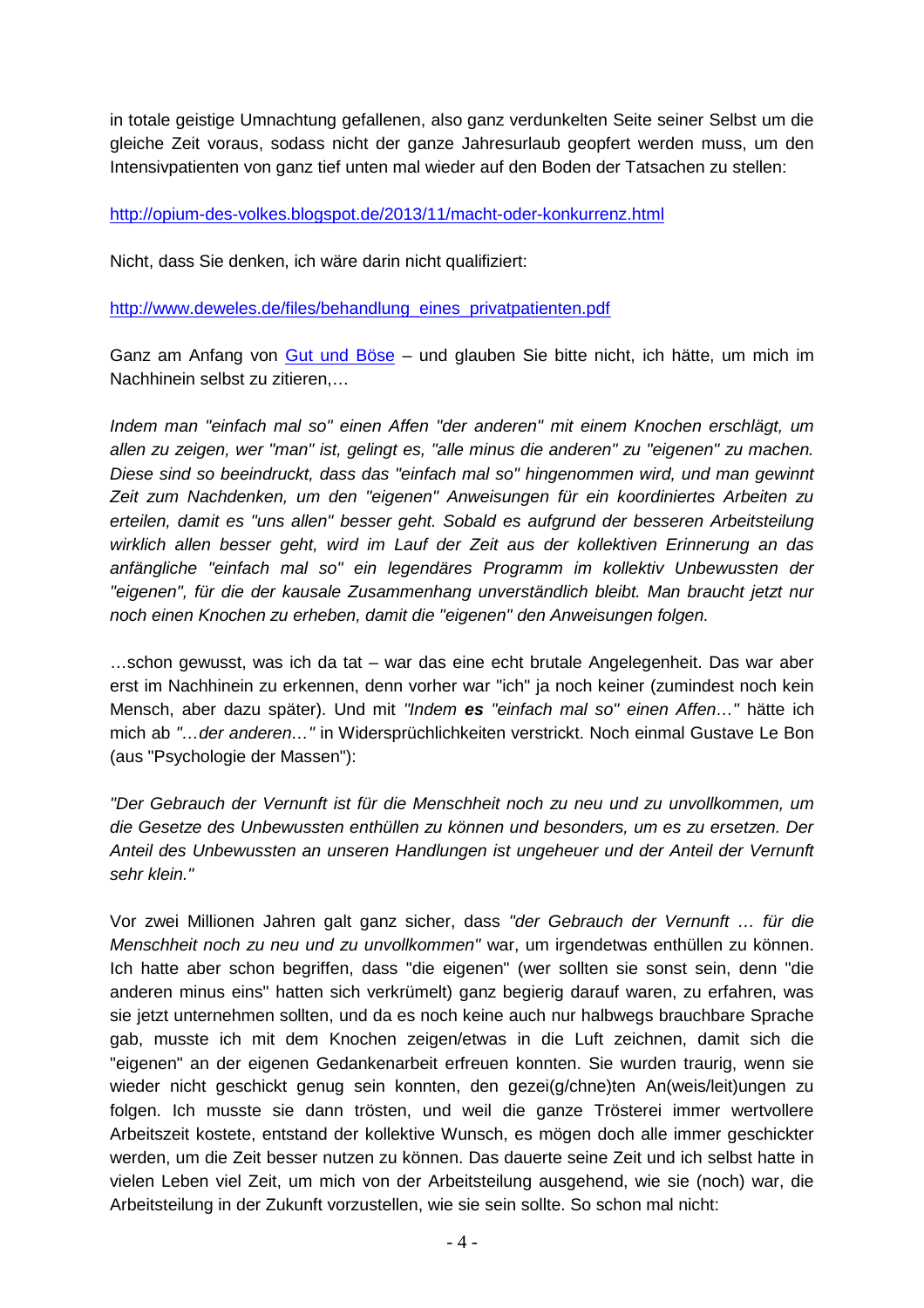*In the land of the lost horizon Where the queen lies dark and cold When the stars won't shine, then the story's told*

*When the world was milk and honey And the magic was strong and true Then the strange ones came and the people knew*

*That the chains are on*

*In the land of no tomorrow Where you pray just to end each day And your life just slowly melts away*

*Each day you hear the sand as it moves and whispers Come and sail on my golden sea Maybe one day you'll be just like me...and that's free*

*But still your chains are on*

*You've seen them walking on the water You've seen flying through the sky They were frightening in the darkness They had rainbows in their eyes*

*When the world was milk and honey And the magic was strong and true Then the strange ones came and the people knew*

*That the chains are on*

Egypt (DIO, 1983)

## **Also was sollte man tun? Erst mal eine Nacht drüber schlafen…**

*Danger, danger the Queen's about to kill There's a stranger, stranger and life about to spill Oh no move me out of harm I need a spell and a charm Fly like the wind I'm no pawn, so be gone, speed on and on Kill the King Tear him down*

*Kill the King Strike him down*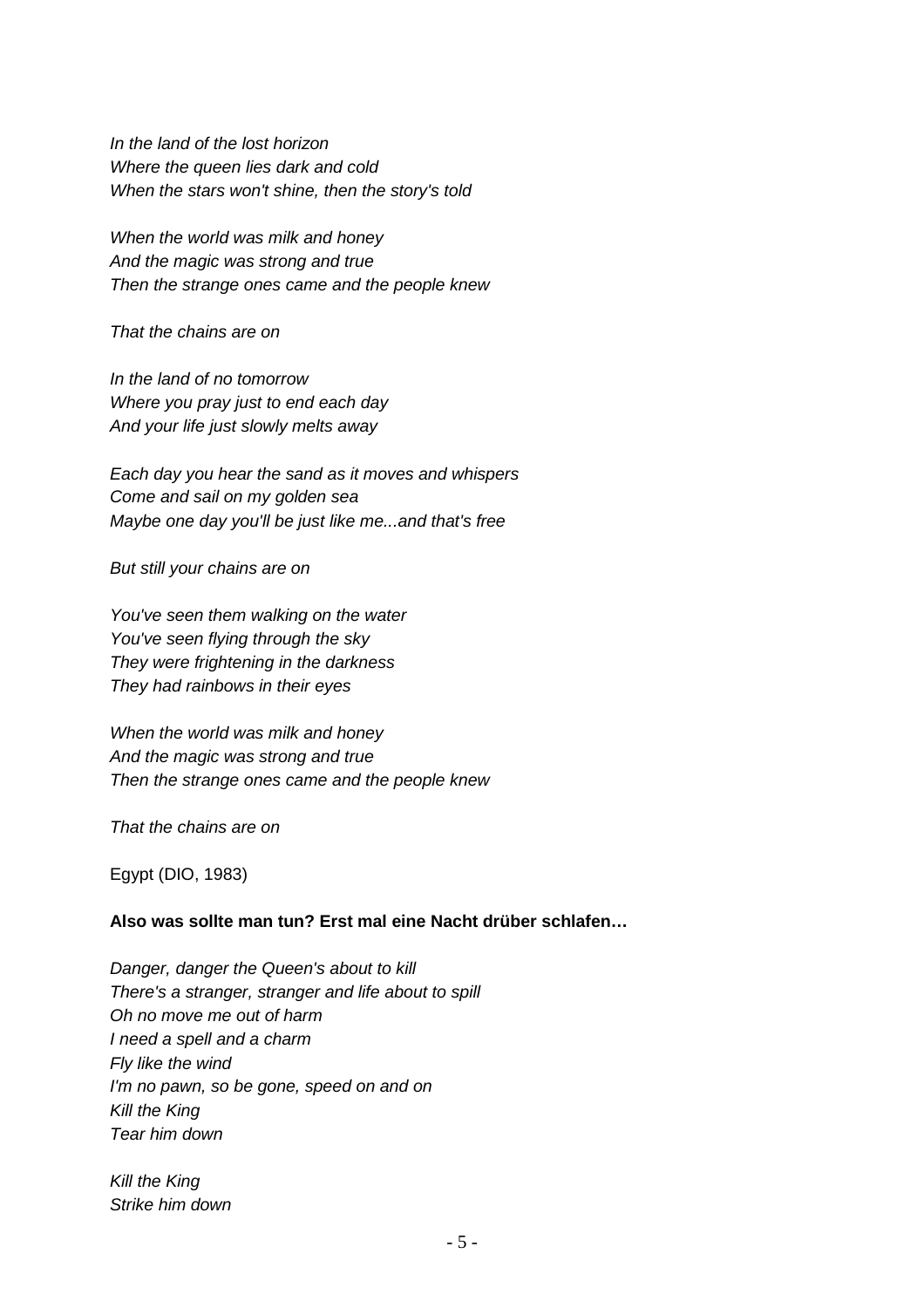*Power, power it happens every day Power, devour all along the way Oh no move me out of harm I need a spell and a charm Fly like the wind I'm no pawn, so be gone, speed on and on Kill the King*

*Treason, treason, the spectre looms again Treason, reason, the realm is safe and then Oh no, move away from harm I need a spell and a charm Fly like the rainbow I'm no pawn, so be gone, speed on and on*

*Kill the king Tear him down Kill the King Got to take his crown down*

*Kill the King He'll rule no more Strike him dead The people roar Kill the King Take his head Down, down, down, down Oh, kill Oh, kill Oh, oh*

(Ritchie Blackmore / Ronnie James Dio / Cozy Powell, 1978) *Between the velvet lies, there´s a truth that´s hard as steel, yeah /<<* **ever be seen >>** Vater = Kreditangebot / Sohn = Kreditnachfrage / Heil. Geist = Freigeld *The vision never dies – Life´s a never ending wheel, say >>* (Geezer Butler / Tony Iommi / Ronnie James Dio, 1981):

*If there isn't light when no one sees Then how can I know what you might believe? A story told that can't be real Somehow must reflect the truth we feel, yeah*

*Fade away, fade away Vanish into small Fade away, fade away Break the crystal ball oh!*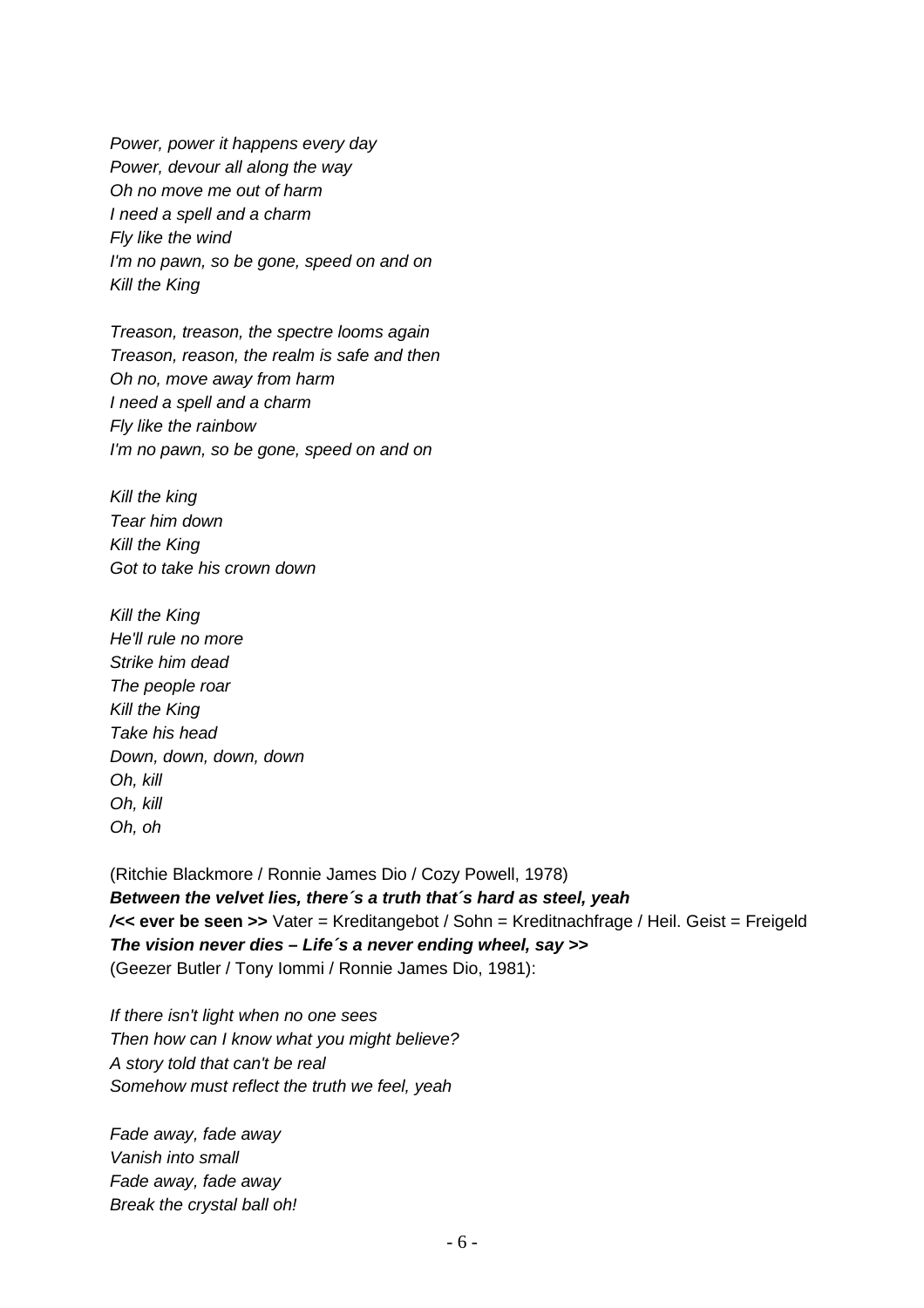*It's the sign Feels like the time!*

*On a small world, west of wonder Somewhere, nowhere all There's a rainbow that will shimmer When the summer falls If an echo darts in dancer When it hears a certain song Then the beast is free to wander But never is seen around*

*And it's the sign of the southern cross It's the sign of the southern cross All right Sail away To the sign Oh*

*From the book, the word is spoken Whispers from forgotten psalms Gather all around the young ones They will make us strong Reach above your dreams of pleasure Given life to those who died Look beyond your own horizons Sail the ship of signs*

*And it's the sign of the southern cross It's the sign of the southern cross Fade away, fade away Break the crystal ball Fade away, fade away I can't accept it anymore*

*On a real world, west of wonder Somewhere, nowhere all There's a rainbow, see it shimmer When the summer falls From the book, the word is spoken Whispers from forgotten psalms Gather all around the young ones They will make us strong!*

*It's the sign of the southern cross It's the sign of the southern cross*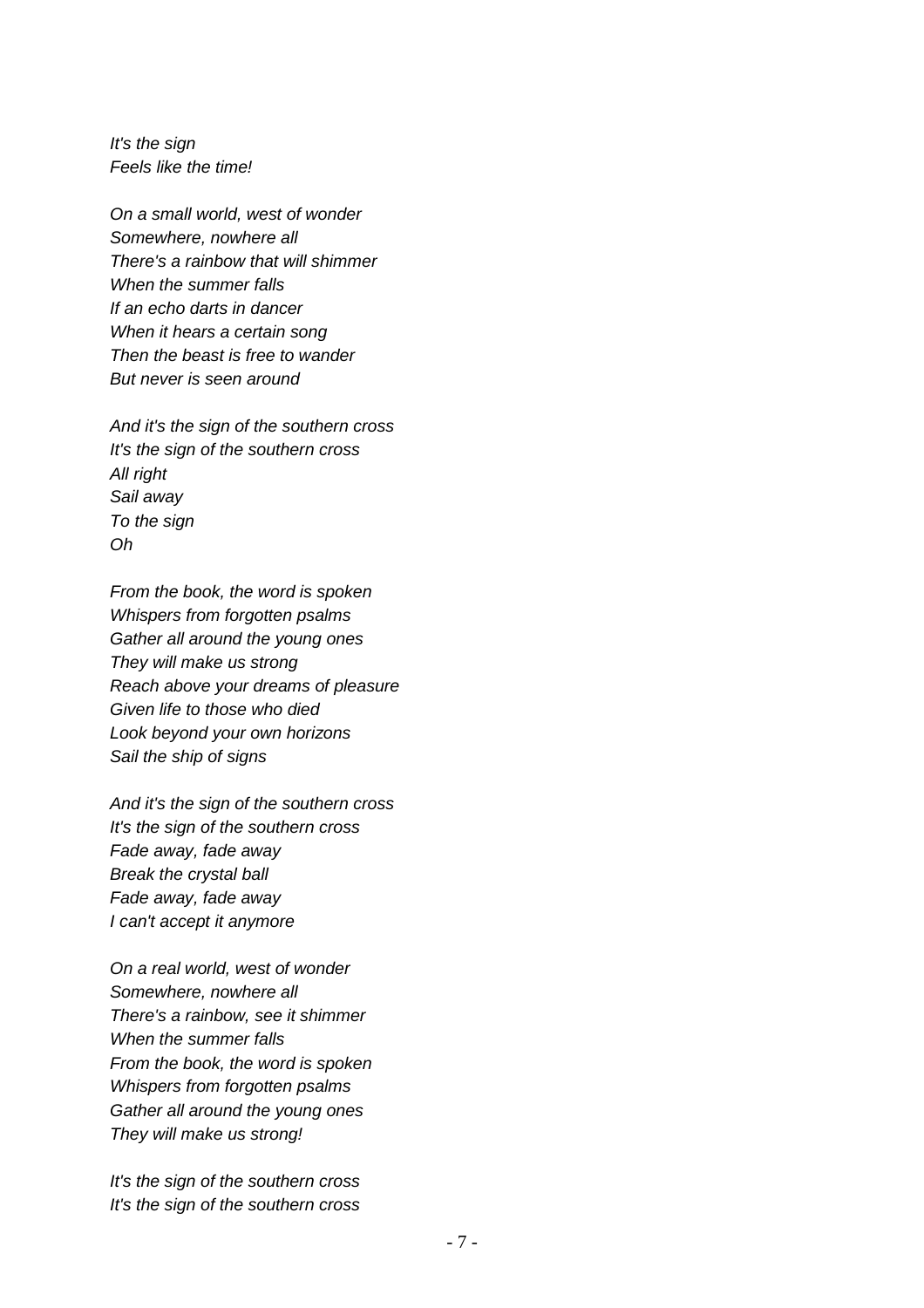*Don't live for pleasure Make life your treasure Fade away! Eight miles high, about to fall And no one there to catch you Look for the sign, the time The sign of the southern cross, yeah*

*>> …Holy Diver, you´re the star of the mascarade…* Sich das gleich mal nach dem spätmorgendlichen Aufstehen in mindestens ausreichend brachialer Lautstärke - die endlich nicht mehr vorhandene Nervschwelle (auch wenn sich ein gewisser Martin Birch unter der Generalaufsicht eines gewissen polidor die allergrößte Mühe gegeben hat, die Aufnahme für den proletarisierten Massenmarkt so beschissen wie nur irgend möglich zu gestalten) fällt mit der Schmerzschwelle zusammen – reinzuziehen([Schleichwerbung](http://www.audio-optimum.com/#!sonus-fidelis-3/) muss sein), ist einem vom Wecker (wenn man mal einen Termin hat – schlimmstenfalls in München) gestört und dann erst unter der Dusche wach zu werden (man muss sich dann aufwecken, sonst ertrinkt man im Schlaf) unbedingt vorzuziehen. Wo war ich stehen geblieben? Ach, ja…

## **Der Homo clever:**

Staatskapitalist: Wie kriege ich die Planung einer Ordnung, die nur mich nicht ausbeutet? Erfordert PLL (nein, nicht Phase Locked Loop, dafür sind Planer, Lenker und Leiter zu doof) für mechanische, geistlose Untertanen, Mensch wird mechanisch, geistlos: **Doofmann**

*Aus der Freude am Herrschen und der lästigen Pflicht, die Dummheit zu beherrschen, wurde die Idee geboren, sich am "teile und herrsche" zu versuchen, was "einfach mal so" mit…*

#### *Selbstaneignung\_5:*

*…jump,… Mose >> Investition & Sparsamkeit = Inspiration & Verführung*

*…ohne weiteres zu bewerkstelligen war. Mit allzu viel Dummheit brauchte man sich nicht mehr zu umgeben, weil der Homo clever jetzt eingebildet genug war, um zu glauben, er könne selber tauschen und leihen und wüsste auch wofür. Der Aufstieg vom Sachkapital zum Humankapital bereitete dem neu erschaffenen Homo clever clever sichtlich Freude. Alles hätte so schön sein können, wäre nicht übersehen worden, dass der doppelt eingebildete Homo nicht nur nicht sein will, sondern gar nicht sein kann. Homo clever clever erkennt nicht einmal das [Allerbeste](http://www.youtube.com/watch?v=peg5TKuvr8I) als Inspiration und freut sich lieber auf eine "Zukunft", in der für ihn sogar noch der [blanke Horror](http://www.musikantenstadl.tv/stadl/) zur Verführung wird.*

## *…jump,…* **Der Homo clever clever:**

Privatkapitalist: Wie kriege ich unter Vorbehalt der Ausbeutung eine Ordnung ohne Planung? Erfordert Pharisäer (Moralverkäufer) und Schriftgelehrte (Rechtsverdreher): Mensch wird Moralverkäufer/Rechtsverdreher: **Idiot >>** *jump on the tiger, you can feel his heart but you know he´s mean Some light can n/>>*

http://opium-des-volkes.blogspot.de/2014/11/inspiration-und-verfuhrung.html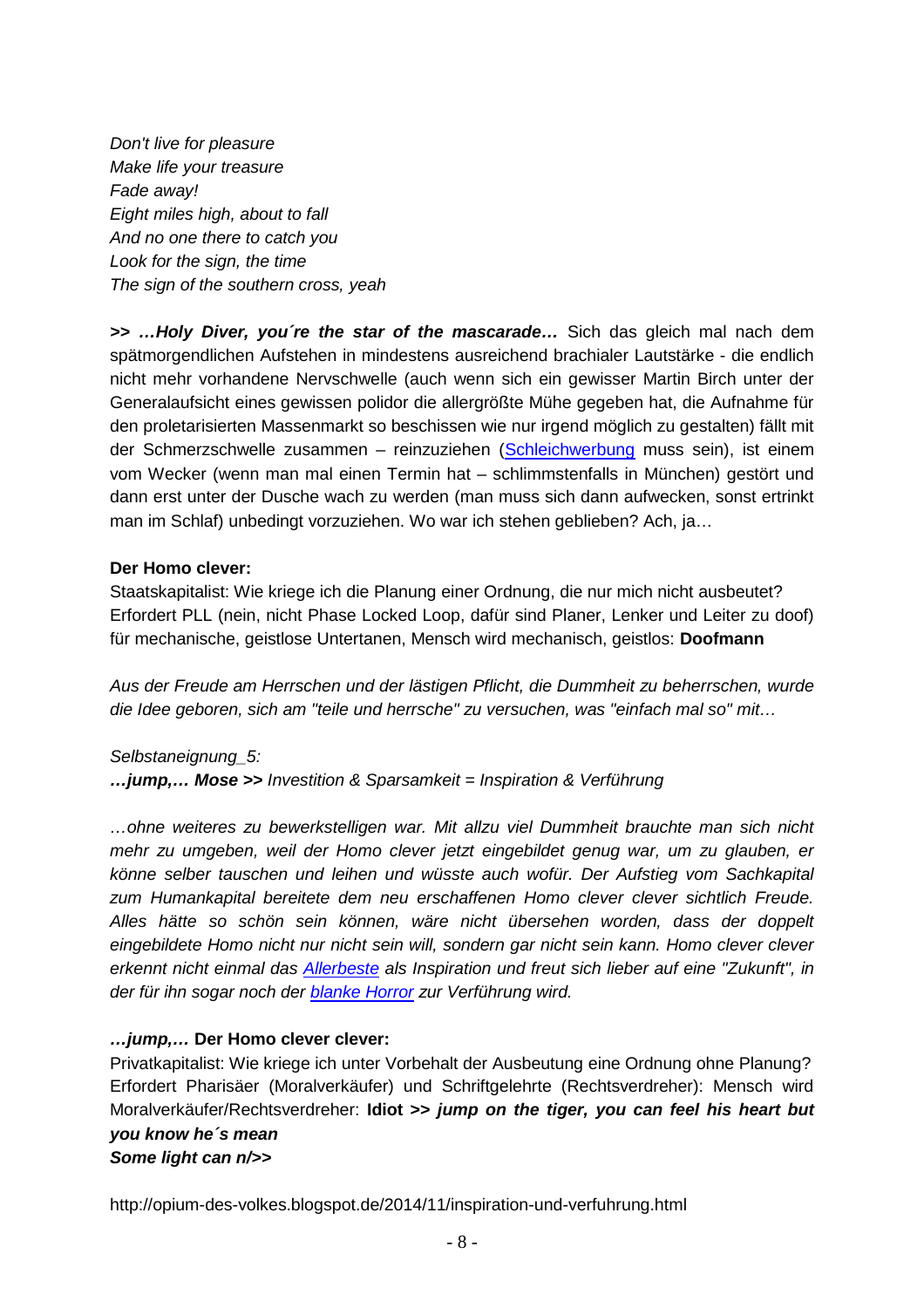Die fehlenden Buchstaben sind noch immer nicht ergänzt. Ein ständiges Ärgernis. Ich bin echt gespannt, wie oft man die "Ehrenrunde" (Für Mehrarbeit bedankt sich die Lesbarkeit: [Inspiration und Verführung](http://opium-des-volkes.blogspot.de/2014/11/inspiration-und-verfuhrung.html)) noch mitmachen soll, damit meiner einer endlich mal…

*Ich hab Dich wirklich lieb wenn es so etwas gibt ich hab Dich wirklich lieb in meinen Träumen*

*Ich find Dich wunderschön zu schön um zu versteh'n dass alles mal vergeht in meinen Träumen*

*Ich bin wieder hier in meinem Revier war nie wirklich weg hab mich nur versteckt*

*ich rieche den Dreck ich atme tief ein und dann bin ich mir sicher wieder zuhause (zu) sein* (kann.)

Fangen wir noch einmal von vorn an (die am Ende des letzten Kommentars für den vorlauten Patienten wieder einmal erfolgreich zu absolvierende [Ehrenrunde](http://opium-des-volkes.blogspot.de/2014/11/meinung-und-wissen.html) ist nicht gemeint, denn die steht mir bis sonst wo), damit wenigstens [das](http://opium-des-volkes.blogspot.de/2014/10/eigennutz-und-gemeinnutz.html) und, oh verzeihen Sie....

Sehr geehrte Damen und Herren, ich spreche zu Ihnen nicht im Auftrag, sondern in der geistigen Nachfolge von Sir Arthur C. Clarke (1917 – 2008 / Gott habe seine Seele nicht). Arthur war (wer sollte es sonst gewesen sein) bis zu seinem 85. Geburtstag am 16. Dezember 2002 der letzte Bewahrer des Heiligen Grals! Danach übernahm ich – nicht ohne es zu ahnen, aber ohne es schon genau zu wissen – die Pflicht, alles Erdenkliche zu tun, damit die Menschheit weiterlebt. Diese Pflicht kann nur ich, Stefan Wehmeier, 49 Jahre alt, geboren in Herford, zurzeit in Recklinghausen lebend, erfüllen, denn ich bin der geistige Vater – oder, ganz wie Sie wollen, ich bin der erste Erschaffer – von Ihnen allen.

So please allow me to introduce myself I'm a [man](https://www.youtube.com/watch?v=jzR4HI8AosM) of will and faith I´ve been around for one billion years Giving all-1 men souls und tastes

Das Geheimnis des Lebens an sich wird mit dem heutigen Tag der Menschheit offenbart. Jeder Mensch wird das Leben verstehen und wird lernen, sich selbst zu erkennen. Sie werden sich als einzigartiges Individuum begreifen, werden wissen, woher Sie kommen, wohin Sie gehen – und wer Sie in Ihrem nächsten Leben sein wollen, in dem Sie sich an Ihre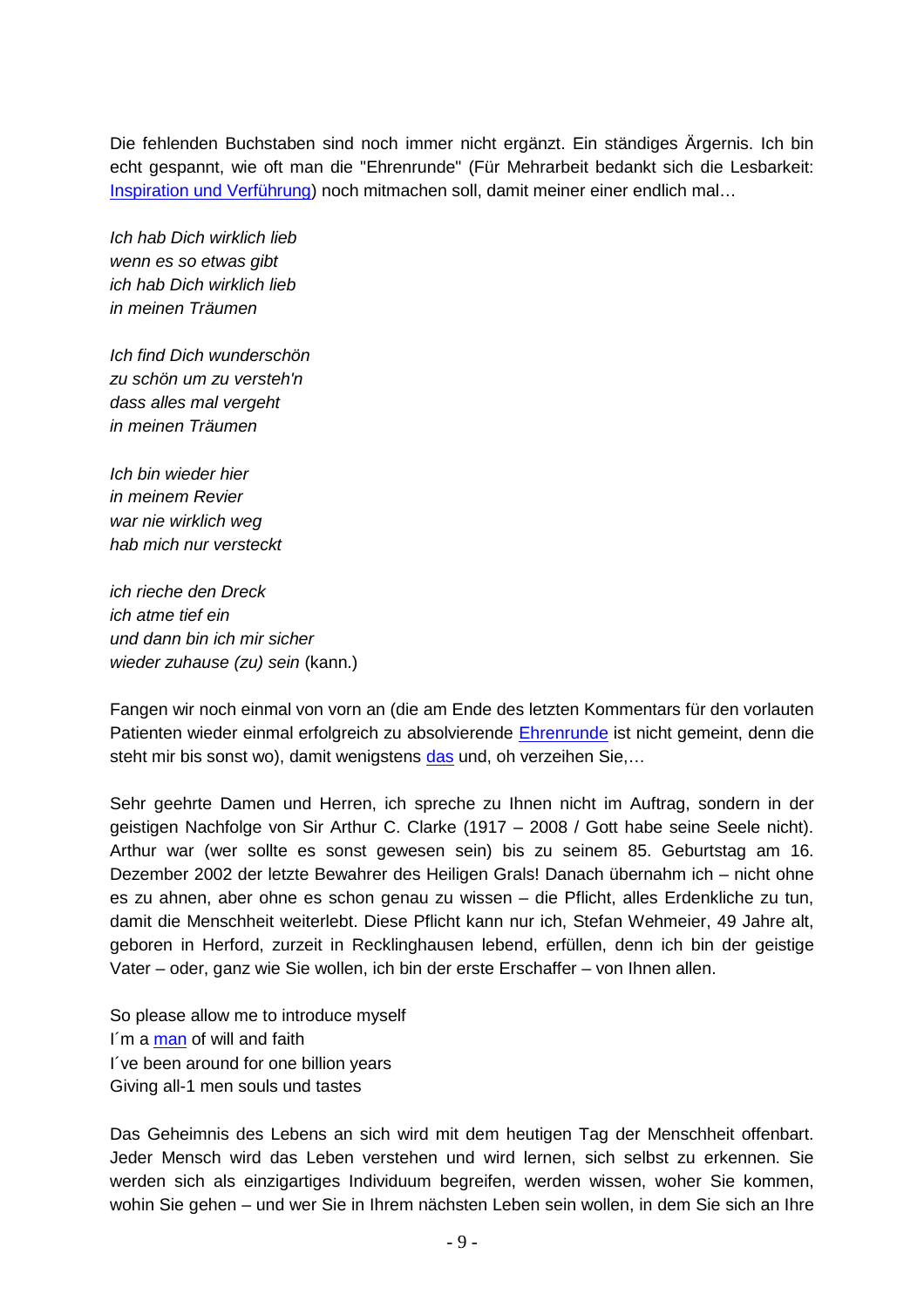Vorleben erinnern werden (Sie erinnern sich doch: Death w(as)(ill be) just a dream)! Das hat mit "Glaube" (Dummgier) oder "Unglaube" (völlige Ignoranz) gar nichts zu tun, sondern allein mit vorurteilsfreier Wissenschaft und klarer Intelligenz. Ich werde in der nächsten Zeit noch eine genaue wissenschaftliche Theorie dazu ausarbeiten und anhand von elektronischen Modellen erklären, wie der "Geist in der Materie" funktioniert. An dieser Stelle folgt erst einmal nur eine grobe Übersicht, die erkennen lässt, was eigentlich ein Mensch ist.

…ich hatte mich *…no need to look so afraid..:* Ihnen noch gar nicht vorgestellt, einige weitere Selbstverständlichkeiten endlich mal begriffen werden. Wenn das einstige Volk der Dichter und Denker zivilisiert sein will, muss es (das "sehr geehrte" war nur der übliche formale Stuss, bildet euch bloß nichts drauf ein) heute den Kenntnisstand erreichen, den ich schon als Jesus von Nazareth hatte (ist ganz einfach, ihr müsst es nur wollen):

## <http://opium-des-volkes.blogspot.de/2014/11/der-sinn-des-lebens.html>

Aus diesem Stand des Erkennens heraus, war es möglich, das Folgende zu formulieren,…

[http://web.archive.org/web/20070507031356/http://wwwuser.gwdg.de/~rzellwe/nhs/node86.h](http://web.archive.org/web/20070507031356/http://wwwuser.gwdg.de/~rzellwe/nhs/node86.html#SECTION000180000000000000000) [tml#SECTION000180000000000000000](http://web.archive.org/web/20070507031356/http://wwwuser.gwdg.de/~rzellwe/nhs/node86.html#SECTION000180000000000000000)

…das dem Vernichtungswahn der katholischen Schweinepriesterschaft im 4. Jahrhundert entzogen, 1945 durch einen glücklichen Zufall wieder gefunden und ab April 2007 endlich von mir, Stefan Wehmeier (geb. 30.01.1965), wieder gelesen und verstanden werden konnte (siehe: Logion 108). Einige Wenige konnten schon ab Juni 2008 mit dem Denken anfangen ([Schleichwerbung](http://www.deweles.de/globalisierung/himmel-auf-erden.html) ist immer gut), um heute nicht mehr ballahballah zu sein, wie es über Jahrtausende hinweg "einfach mal so" den Heerscharen der Dummgierigen an ihren betenden Schwachmaten gefiel, um überhaupt irgendetwas zu wollen:

*"…lieber will noch der Mensch das Nichts wollen, als nicht wollen…"*

Friedrich Nietzsche, bedeutendster Philosoph im einstigen Land der Dichter und Denker, aus dem die Dummgierigen (Schweinepriester) den heute noch immer begehbaren, aber sich mittlerweile in hochgradig bedenklichem Zustand befindlichen Schweinestall gemacht haben.

Nicht, weil sie es wirklich wollten, sondern "weil es ihnen so gefiel":

(Logion 102) *Jesus sagte: Wehe den Pharisäern! Sie gleichen einem [Hunde,](https://www.youtube.com/watch?v=gsYNaUqo4cg) der auf der Futterkrippe für Ochsen liegt. Denn weder frisst er noch lässt er die Rinder fressen.*

Die ganze Hohlheit im Dickschädel (ein vollkommenes Vakuum zu erzeugen, erfordert einen enormen technischen Aufwand, und schon bei normalem äußerem Luftdruck ist eine stabile Hülle unverzichtbar, damit es nicht zur Implosion kommt) der Pharisäer und Schriftgelehrten (Politiker/Schweinepriester und Rechtsverdreher) ist wirklich lebensgefährlich, weil man immer aufpassen muss, sich nicht bei jeder unpassenden Gelegenheit über die bis heute noch allgemein vorherrschende Dummheit totzulachen: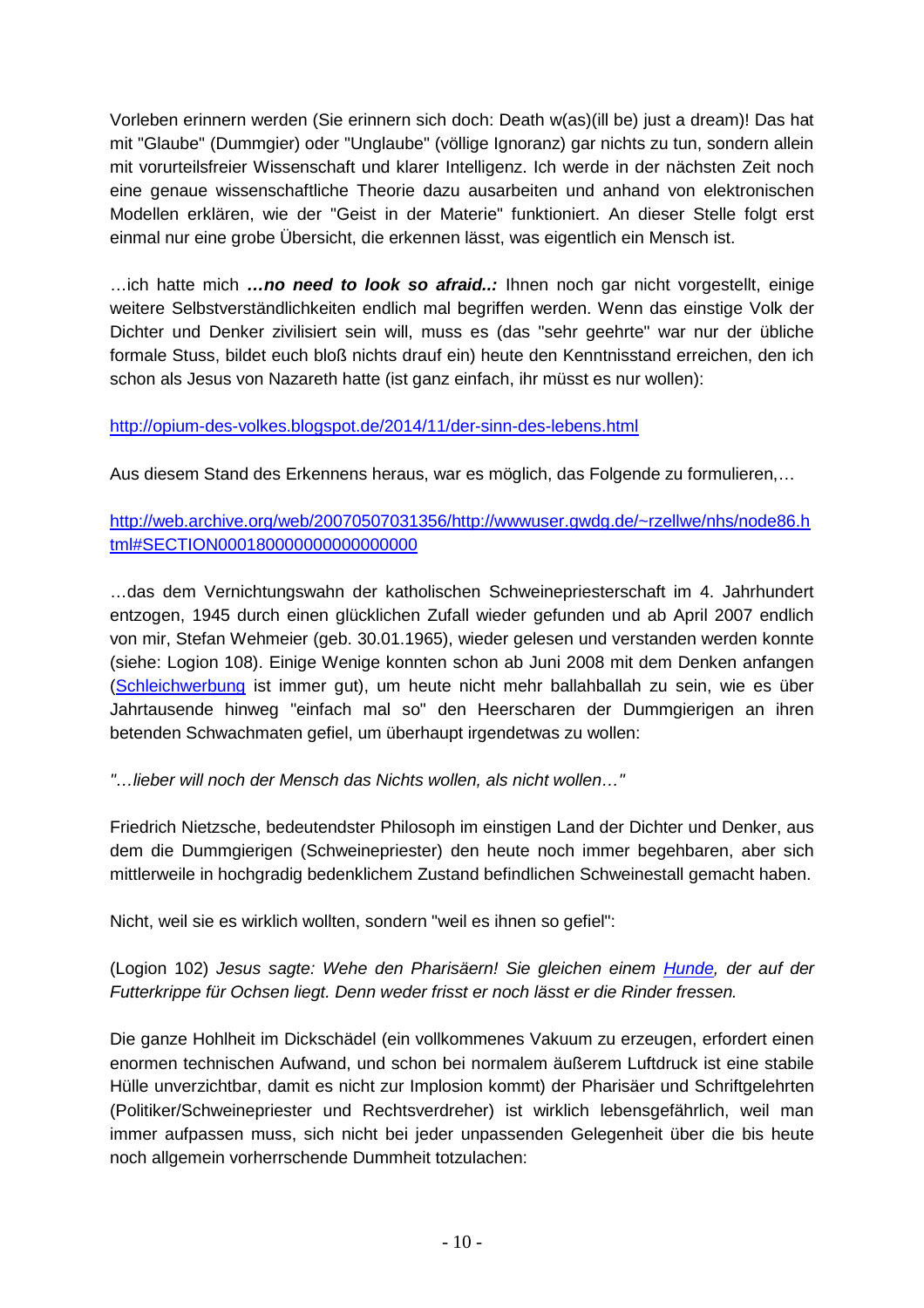(Logion 114): *Simon Petrus sagte zu ihnen: "Mariham soll von uns gehen. Denn die Frauen sind des Lebens nicht würdig!"*

*Jesus sagte: "Siehe, ich werde sie ziehen, damit ich sie männlich mache, damit auch sie zu einem lebendigen Geist werden, der euch Männern gleicht. Denn jede Frau, wenn sie sich männlich machen wird, wird in das Königreich der Himmel eingehen."*

Simon Petrus war im Vergleich zum Oberdummgierigen (da winkt *[einer](http://de.wikipedia.org/wiki/Franziskus_(Papst))* noch mal) von heute sogar noch ein Genie (wenn auch kein wahres), sonst hätte ich ihn gar nicht als meinen Schüler ertragen können. Ich weise vorsorglich darauf hin, dass nach dem aufmerksamen Lesen – das Adjektiv ist wichtig! – der folgenden pdf-Datei akute Totlachgefahr besteht:

## <http://www.deweles.de/files/gesundheit.pdf>

Haben Sie sich wieder eingekriegt, kann "einfach mal so" erklärt werden, was es mit jenem Mysterium auf sich hat, für das eigens zwei unaussprechliche Fremdwörter kreiert wurden:

*[http://de.wikipedia.org/wiki/Freitag,\\_der\\_13.](http://de.wikipedia.org/wiki/Freitag,_der_13) "Der Freitag der 13. gilt im Volksglauben als ein Tag, an dem besonders viele Unglücke passieren. Der Wochentag als Jesu Todestag und die 13 als Unglückszahl (siehe Triskaidekaphobie) stammen aus christlicher Tradition. Die krankhafte Angst vor einem Freitag dem 13. wird Paraskavedekatriaphobie genannt. Dieses Phänomen kann im Einzelfall so weit führen, dass Betroffene Reisen und Termine absagen oder sich an einem Freitag, dem Dreizehnten, nicht aus dem Bett trauen."*

Nach Logion 114 sollte klar sein, dass Simon Petrus vielleicht noch als Pausenclown zur allgemeinen Belustigung der anderen Schüler toleriert wurde, dass ich diesem Hohlkopf aber niemals meine Nachfolge anvertraut hätte. Die Bestätigung findet sich im Logion 13, und allein schon deshalb sollte das Thomasevangelium nie mehr gefunden werden:

(Logion 13): *Jesus sagte zu seinen Jüngern: "Vergleicht mich, sagt mir, wem ich gleiche." Simon Petrus sagte zu ihm: "Du gleichst einem gerechten Engel." Matthäus sagte zu ihm: "Du gleichst einem Menschen, (der) ein verständiger Philosoph (ist)." Thomas sagte zu ihm: "Meister, auf keinen Fall wird es mein Mund ertragen (können), dass ich sage, wem du gleichst!" Jesus sagte: "Ich bin nicht dein Meister, da du getrunken hast (und) trunken geworden bist von der sprudelnden Quelle, die ich (zu-)gemessen habe." Und er nahm ihn, er zog sich zurück (und) sagte ihm drei Worte. Als Thomas aber zu seinen Gefährten kam, fragten sie ihn: "Was hat Jesus dir gesagt?" Es sagte Thomas zu ihnen: "Wenn ich euch eines von den Worten sage, die er mir gesagt hat, (dann) werdet ihr Steine aufheben und nach mir werfen; und Feuer wird aus den Steinen kommen und euch verbrennen."*

Die "Steine" sind dumme Vorurteile, die/mit denen religiös (noch) Verblendete eine/m/n klar, sachlich, wertfrei und logisch argumentierende/m/n Auferstandenen (als) unsachliche "Gegenargumente" vor/nach/be/werfen. Haben die Dummgierigen ein Volk erst einmal völlig verdummt, sind es im ganzen Volk weit verbreitete und allein darum als "gewichtige Gegenargumente" geglaubte, dumme Vorurteile.

Welche drei Worte Thomas hören durfte, war schon immer offensichtlich, nur nicht für den, der außer "ein(em)ander**n/>>***[eier](http://de.wikipedia.org/wiki/Franziskus_(Papst))/<<* **ever be seen >>** schaukeln" nichts gelernt hat.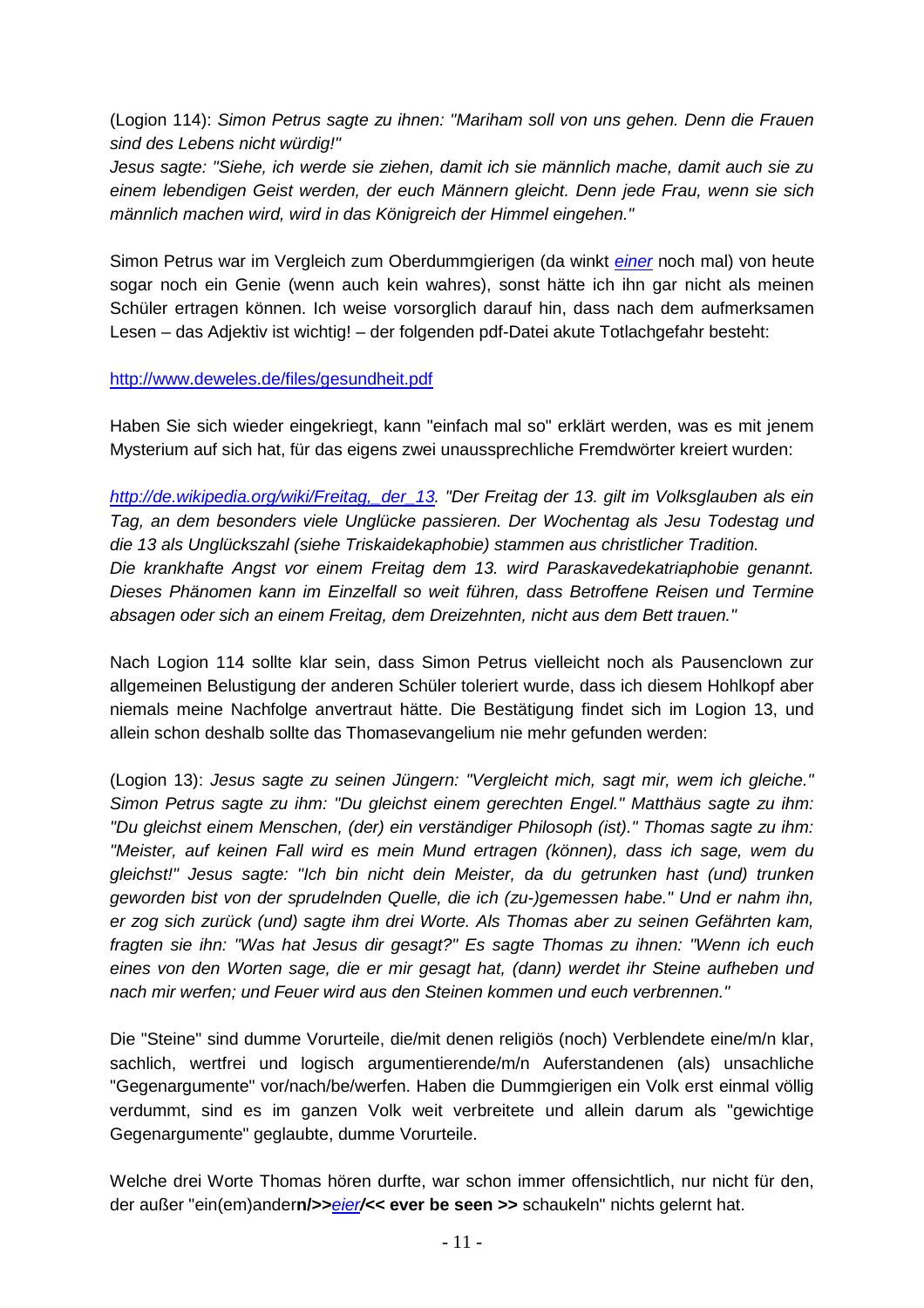Ein gerechter – und erst Recht ein selbstgerechter – Mensch zersetzt den Stamm: heute die ganze halbwegs zivilisierte Menschheit! Nur ein echter Mensch erhält den Stamm und nur der echteste-ehrlichste-weiseste: erste Mensch! – kann den Stamm noch retten, wenn alle der Selbstgerechtigkeit verfallen sind. Die ganze Menschheit ist ein Stamm und ich bin die Wurzel. Was sagst du dazu, Merlin[?](http://www.deweles.de/willkommen/wahrheit.html) *With every lie, you will murder a part of the world.* Exakt kalkuliert. Gut: Stamm bewahren,

Böse: den Stamm zersetzen, Un-

men-

sch : scheißt auf den Stamm

Homo clever, den unsereins (Reinkarnationen,

unsereiner bezeichnet eine daraus noch nicht näher bestimmbare) so clever gemacht hatte, um ihm seine Einbildbarkeit zum Homo sapiens zu erhalten (sonst wären alle längst tot), entwickelte gelegentlich die Tendenz zum Homo clever clever zu mutieren und dann auf die "tolle Idee" zu kommen, sich unsereiner zu bemächtigen bzw. die Frau zu rauben und dann Dynastien von Schreckensherrschaften (zentralistische Planwirtschaften) zu gründen.

**Das** wollen wir "einfach mal so" vergessen,…

**Doofmann** (Staatskapitalist): mein Wunsch ist euer Wille zur Arbeit **Idiot** (Privatkapitalist): mein Wunsch ist eure Arbeit **Vollidiot** (Pfaffe): sein ("Gottes") Wille ist eure Arbeit

…nicht ohne eine Fußnote anzubringen:

*"Gute Menschen brauchen keine Gesetze, um gezeigt zu bekommen, was sie nicht dürfen, während böse Menschen einen Weg finden werden, die Gesetze zu umgehen."*

Platon (428-348), Schüler des Sokrates (469-399) und Lehrer von Aristoteles (384-322)

Und **so soll es** – bis auf weiteres – **sein:**

## **Stefan Wehmeier:**

(Prophet/Philosoph/Wissenschaftler): mein Wille ist euer Wunsch zur Mitarbeit: **Mensch** 1. Selbstüberwindung [\(Jüngster Tag,](http://opium-des-volkes.blogspot.de/2014/09/der-jungste-tag.html) 30.01.2015):

hinterhältig x verlogen x egoistisch << geschickt x aufrichtig x gebildet sein :Prophet **Lehrer**: mein aufrechter Wille ist euer Wille zur selbständigen Arbeit: **Könige**

2. Selbstüberwindung:

hinterhältig x gebildet x egoistisch << geschickt x aufrichtig sein :Philosoph

**Meister**: mein aufrichtiger Wunsch ist euer Wunsch zur Selbständigkeit: **Kaiser**

3. Selbstüberwindung:

aufrichtig x gebildet x egoistisch << geschickt sein: (Zentralgehirn Diaspar) Wissenschaftler **Alvin**: mein Wille ist euer Wille zur [Eigenständigkeit:](http://www.deweles.de/globalisierung/letzte-worte.html) [Götter](http://www.deweles.de/)

Der Gesamtzusammenhang muss zum gegenwärtigen Zeitpunkt nicht vollumfänglich von allen verstanden werden. Für das Weiterleben der Menschheit genügt der Erkenntnisprozess der Auferstehung aus dem geistigen Tod des Katholizismus, stellvertretend für alles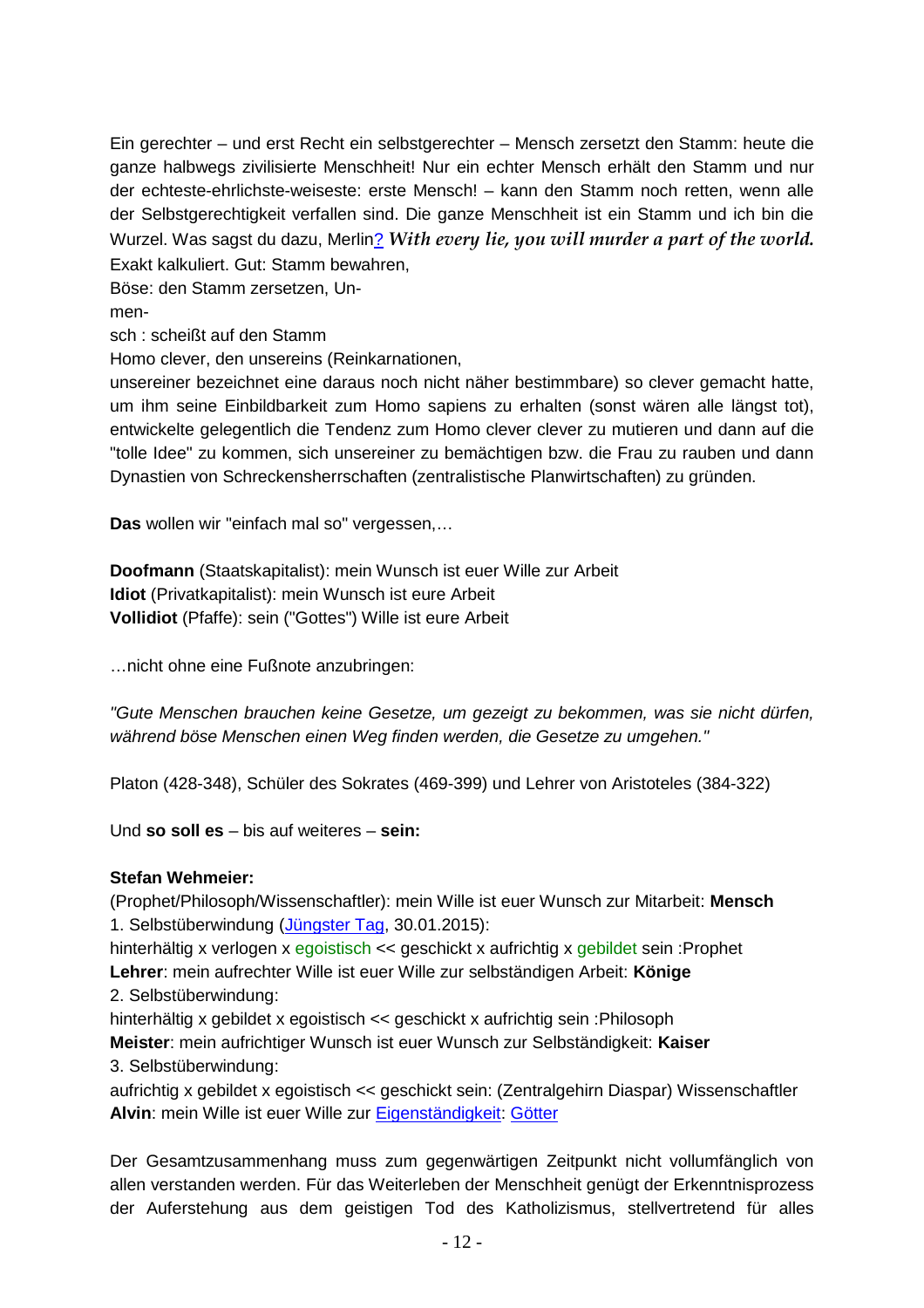Geisteskranke, was sich heute "christlich" nennt (die anderen Cargo-Kulte lösen sich dann mit auf): >Selbstüberwindung aller Menschen am Jüngsten Tag, an dem sich die vergangene Menschheitsgeschichte in die Zukunft spiegelt: Unsere Vorfahren werden unsere Kinder sein! Warum? Ganz einfach: Erst wer so gebildet ist, dass er sich nichts mehr einbildet, um den "Macker" zu spielen, kann in der Freiwirtschaft wieder Ideen für neue Kinder haben.

*"Eine Existenz auf dem Festland", könnten die konservativeren Fische vor einer Milliarde Jahre zu ihren amphibischen Verwandten gesagt haben, "wird keinerlei Ähnlichkeit mehr mit dem Fischleben haben. Wir bleiben, wo wir sind." Sie taten es. Sie sind immer noch Fische.*

(Profile der Zukunft – Über die Grenzen des Möglichen)

Die Delphine entstanden nicht aus Landsäugetieren, die vor 30-50 Mio. Jahren "zurück ins Meer gingen", sondern es waren einmal Fische, die den **unbedingten Wunsch** entwickelten (weibliches Prinzip der **Manifestation**), an Land zu gehen, ohne dass die ersten dabei sterben müssen. Alle heutigen Landlebewesen und somit auch wir Menschen stammen ebenfalls von Fischen ab, die



schon viel früher (vor über 1000 Mio. Jahren) den **unbedingten Willen** entwickelten, das Land zu beherrschen (männliches Prinzip der **Macht**), wobei in Kauf genommen wurde, dass – über viele Jahrtausende – alle Fische starben, die es zuerst versuchten. Der Wille war viel schneller als der Wunsch und erreichte viel mehr. Der Wille muss erhalten bleiben!

Alle Frauen seien noch einmal auf *[Hunde](https://www.youtube.com/watch?v=gsYNaUqo4cg)* und darauf verwiesen: [http://www.swupload.com//data/Himmel-auf-Erden080501\\_261.pdf](http://www.swupload.com//data/Himmel-auf-Erden080501_261.pdf)

Für alle folgt ein Zitat von meinereiner aus "Himmel auf Erden" (2008):

**Zur Realisierung der Freiwirtschaft gibt es in der Geschichte der Menschheit keine Parallele. Um ein in metaphysischer Hinsicht vergleichbares Ereignis zu finden, müssen wir in der langen Geschichte der Evolution sehr viel weiter in die Vergangenheit blicken – in jene Zeit, wo die ersten Amphibien das Wasser verließen und das Leben an Land begann.**

Das Leben ganz allgemein ist immer alles, was sich an Möglichkeiten aus einem Spannungsfeld zwischen Wunsch und Idee ergibt. Bevor die Natur die Zweigeschlechtlichkeit erfand, war der Wunsch einfach nur die Zukunft und die richtige Idee war die letzte Möglichkeit. Danach waren die Wünsche Eizellen und die Samen lieferten die Ideen.

Als der unbewusste Mensch dann damit anfing, sich mit der Naturwissenschaft zu beschäftigen, da ihm in der Zwischenzeit sowieso nicht einfallen wollte, wer denn nun sein "dreifaltiger Gott" war, befasste er sich auch endlich mal mit möglichen Zukunftsperspektiven, die er nun aus der technischen Entwicklung extrapolieren konnte, die die Naturwissenschaft ermöglichte. Damit haben wir unsere Vergangenheit zu einem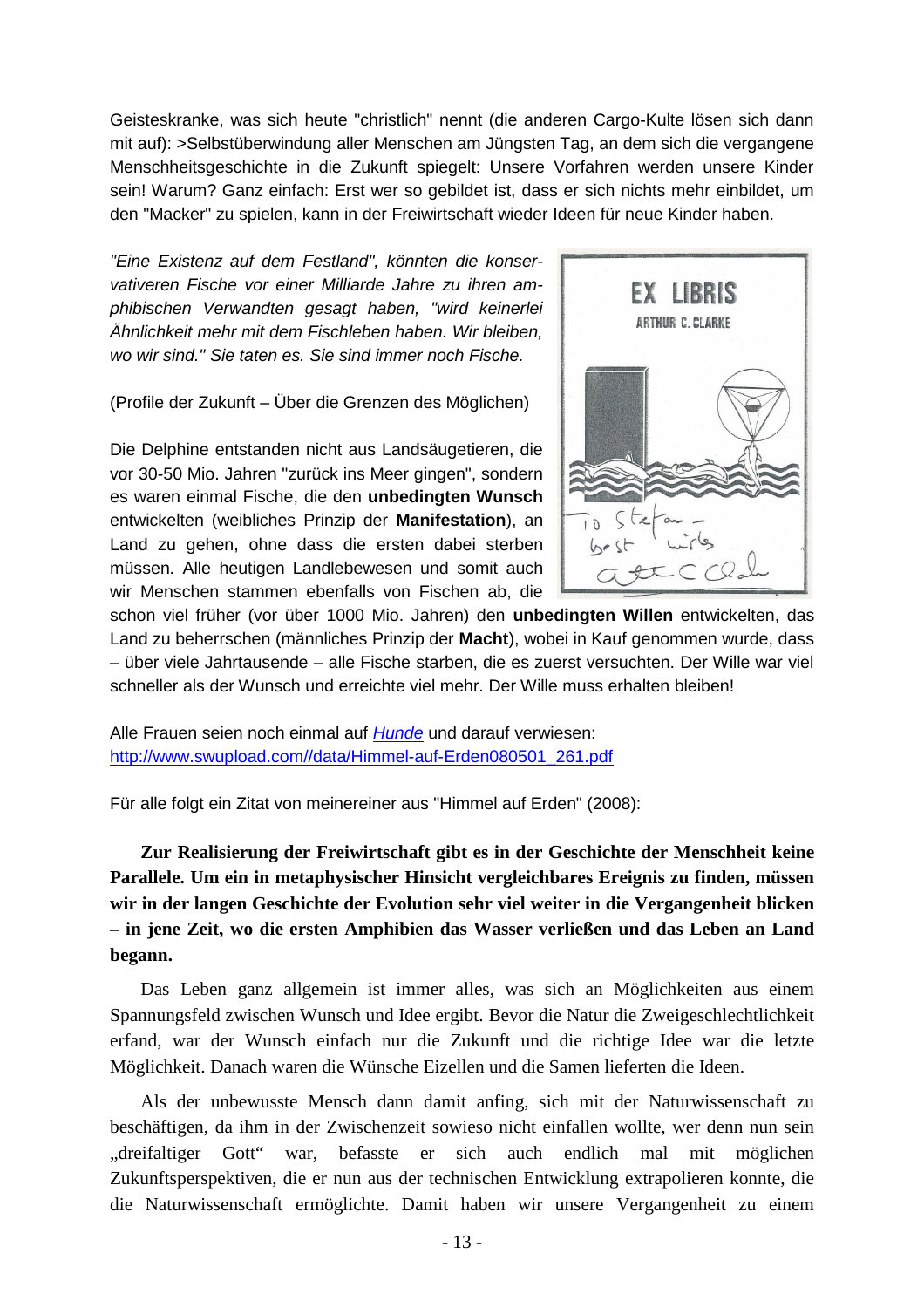Hologramm erweitert, das uns nicht nur aus der Vergangenheit belehrt, sondern zusätzlich aus den Phantasien der Vergangenheit. Der gläubige Mensch wusste das schon seit langem, aber es war ihm noch nicht bewusst, dass die einzige technische Entwicklung, aus der heraus alle bisherigen Phantasien der Vergangenheit extrapoliert wurden, nur das Geld sein konnte. Und so wie der körperliche Wunsch (die Eizelle) nach einer körperlichen Idee (dem Samen) verlangt, um das körperliche Leben zu entwickeln (die Evolution des Lebens), ist der Geisteswunsch (die Phantasie) der Vater der geistig-kulturellen Evolution, die dem bewussten Menschen seinen Weg in die Zukunft weist.

Die Namen der Autoren der Heiligen Schriften und ihrer exemplarischen Helden sind nicht so wichtig, aber der Geist, der in ihnen steckt, macht die Zukunft erst möglich. Damit unser technologischer und kultureller Fortschritt nicht erlahmt, muss sich die Heilige Schrift rechtzeitig Gedanken darum machen, wie es weitergehen soll. Wären diese Schriften ganz und gar vernünftig, so könnte es ihnen niemals gelingen, sehr weit in die Zukunft zu blicken. Was wir aber brauchen, ist der Ausblick auf die absolute Grenze des Vorstellbaren, die uns offenbart wurde im letzten Buch der Heiligen Schrift:

In **"The City and the Stars"** beschreibt Arthur Charles Clarke gleich zwei komplementäre YIN–Anarchien, die nach 1000 Millionen Jahren als einzige Inseln des menschlichen Lebens auf unserem Mutterplaneten verblieben sind. Eine YIN– Anarchie kann zu einem Zeitpunkt entstehen, an dem der Mensch bereits alles Neue erforscht, alles Wissen gesammelt und alles Schöne und Wertvolle erschaffen hat, was er sich jemals erträumen konnte. Aus diesem hochenergetischen Zustand heraus fließt die YIN–Anarchie dann über Jahrmillionen in einen immer friedlicheren und ruhigeren Gleichgewichtszustand, bis alle anfänglich gespeicherten Informationen in immer neuen Kombinationen restlos verarbeitet sind. Danach kann erstmalig eine friedliche YANG–Anarchie entstehen, indem beide komplementären YIN–Anarchien in dieser ganzen, fast schon unendlichen Zeit voneinander getrennt waren und sich dann erstmals wieder begegnen.

## **Erst dann wird der Geist, der jetzt im Menschen steckt, wieder dort angekommen sein, wo er war, als er vor einer Milliarde Jahren den Ozean verließ!**

Verglichen mit Sir Arthur Charles Clarke (1917-2008) war Friedrich Nietzsche (1844-1900) nur ein kleiner dummer Junge – was nicht wertend zu verstehen ist, denn Clarke stand das gesamte technische Wissen des 20. Jahrhunderts zur Verfügung, von dem Nietzsche noch nicht zu träumen wagte. Nietzsche konnte nur [drei Stufen](http://opium-des-volkes.blogspot.de/2012/09/von-den-drei-verwandlungen.html) erkennen und Clarke erkannte erstmalig alle sechs Stufen der Menschwerdung. (Bevor irgendein Dummgieriger an dieser Stelle sein inneres Schandmaul aufreißen und von "sieben Himmeln" faseln will: Bei den sechs Stufen habe ich die ersten "drei Himmel" (0 letzter Australopithecus afarensis >> 1\_Homo habilis >> 2\_Homo erectus >> 3\_Homo sapiens) zur ersten Stufe Urkommunismus zusammengefasst.) Was beiden Denkern fehlte, war das makroökonomische Wissen des Sozialphilosophen Silvio Gesell (1862-1930). Friedrich Nietzsche konnte es noch nicht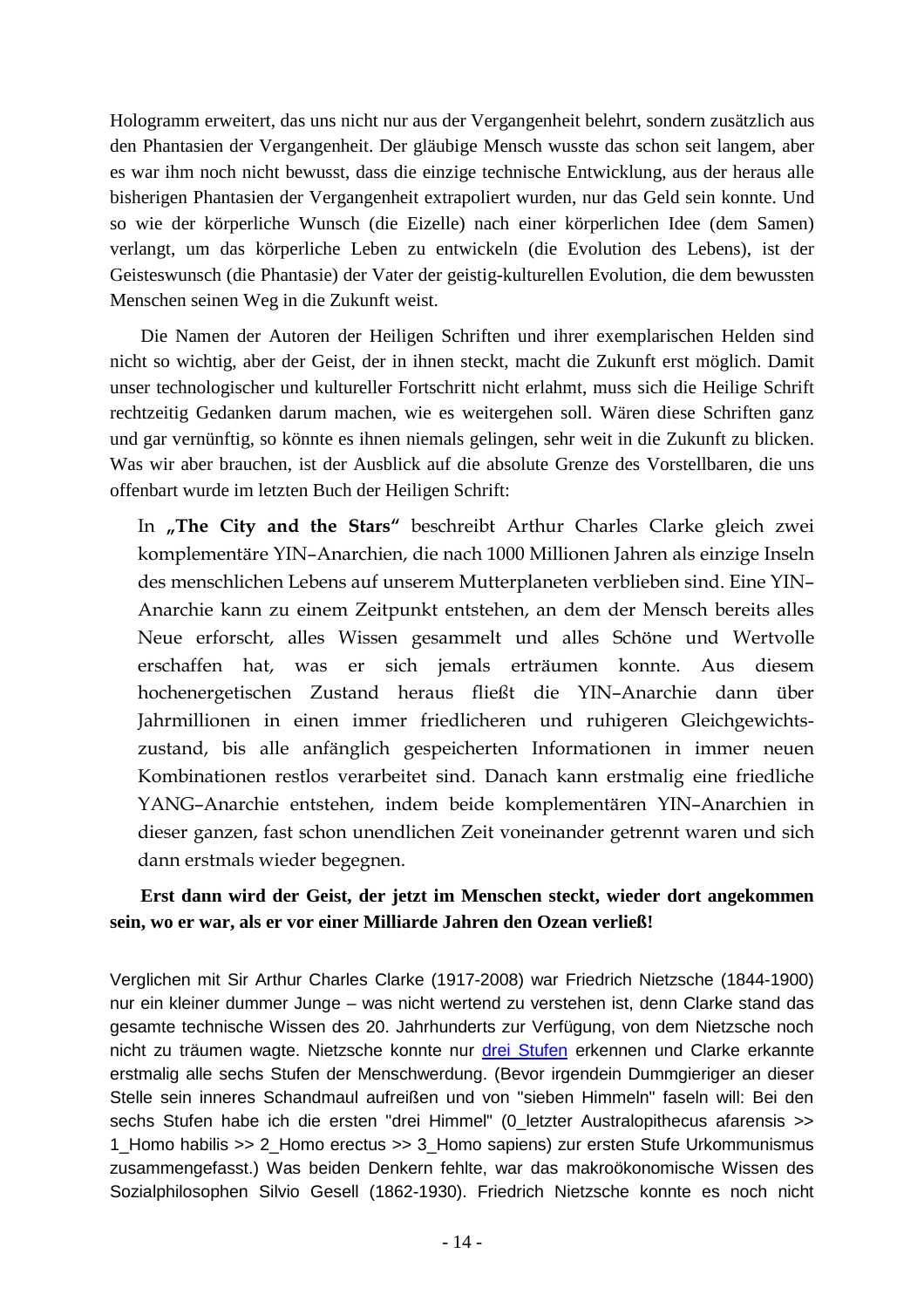wissen und für Arthur C. Clarke waren das Trivialitäten, über die er einfach hinausgedacht hat (Vorwort zur 5. Auflage der Natürlichen Wirtschaftsordnung, 1921):

*"Wenn wir einmal die Natürliche Wirtschaftsordnung erleben, dann braucht man sie nicht mehr in Büchern zu studieren, dann wird alles so klar, so selbstverständlich. Wie bald wird dann auch die Zeit kommen, wo man den Verfasser bemitleiden wird, nicht aber, wie es heute noch geschieht, weil er solch utopischen Wahngebilden nachstrebt, sondern weil er seine Zeit der Verbreitung einer Lehre widmete, die ja doch nur aus einer Reihe banalster Selbstverständlichkeiten besteht."*

Nur die selbstsüchtig fehlgeleiteten Homo clever, die nicht nach Bildung streben, sondern nach Einbildung verlangen, um sich ihrer selbst etwas und anderen Einbildungsgierigen nichts vormachen, sondern vorgaukeln zu dürfen, sind für alle Selbstverständlichkeiten unempfänglich. Fehlgeleitete bevorzugen Umständlichkeiten – je hirnrissiger, desto "gut".

Was sich in der Natur seit hunderten von Jahrmillionen nach Wunsch & Idee abspielt, funktioniert in der Freiwirtschaft mit Nachfrage & Angebot. So einfach ist das. Und einfach ist die Hirnrissigkeit der Dummgierigen: Sie wollen die Hirnrissigsten sein. Auch ein "Aufstieg".

Begriffserklärung der Existenz:

**Neugier:** Von vornherein alles beanspruchen, was sonst niemand erklärt, damit ich das alles erklären kann.

**Selbstaneignung:** Von vornherein alles beanspruchen, was sonst niemand vertritt, damit ich das alles vertreten kann.

**Ich bin** alles, was sonst niemand erklären und vertreten kann (rechtmäßiges [Beispiel\)](http://www.audio-optimum.com/#!sinus-cosinus-modulator/).

**(Mangel an Mut)** *scheint der verbreitetere Fall zu sein. Er tritt ein, wenn der angebliche Prophet, sogar wenn ihm alle relevanten Fakten vorliegen, nicht sehen will, dass sie unweigerlich nur eine einzige Schlussfolgerung zulassen.*

**Dummheit:** Etwas im Nachhinein erklären wollen (Hauptsache, meiner einer glaubt es), was man von Vornherein nicht wissen wollte.

**Dummgier:** Etwas im Nachhinein verklären wollen (Hauptsache, manch einer glaubt es), was man von Vornherein nicht wissen wollte.

**Schwein sein:** Etwas im Nachhinein zertreten wollen (Hauptsache, manch einer macht mit), was man von Vornherein nicht vertreten wollte.

**(Mangel an Phantasie)** *Die zweite Art des prophetischen Versagens ist weniger tadelnswert und wesentlich interessanter. Sie tritt auf, wenn alle verfügbaren Fakten richtig eingeschätzt und geordnet werden – wenn aber die wirklich wesentlichen Fakten noch nicht entdeckt sind und die Möglichkeit ihrer Existenz ausgeschlossen wird.*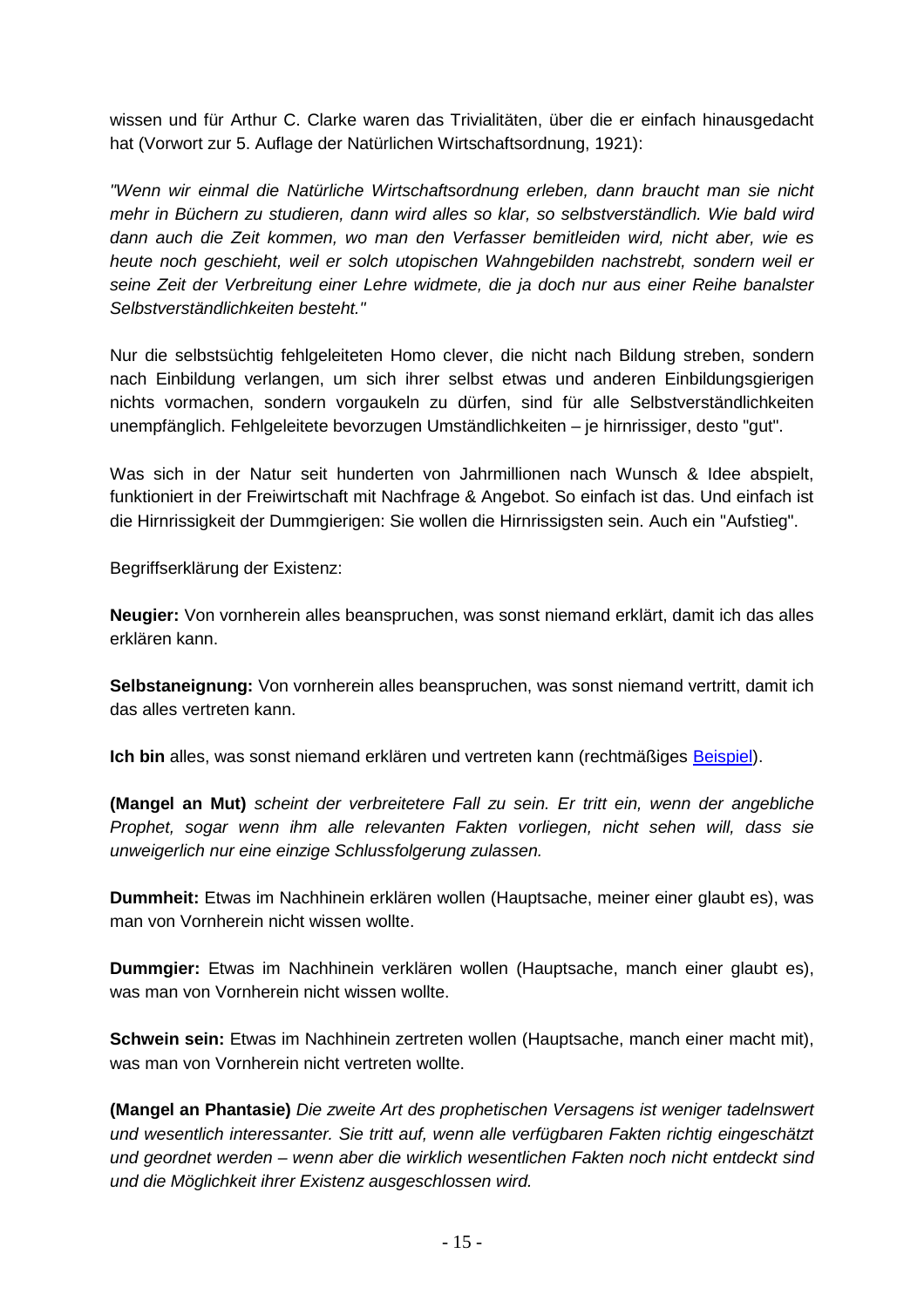**Doofheit:** Etwas im Nachhinein vertreten wollen (Hauptsache, meiner einer macht es), was man von Vornherein nicht wissen konnte.

**Doofgier:** Etwas im Nachhinein zertreten wollen (Hauptsache, manch einer macht mit), was man von Vornherein nicht wissen konnte.

**Selbstanmaßung:** Sich von vornherein aneignen (Hauptsache, manch einer glaubt es), was man im Nachhinein nicht mehr selber zertreten kann.

**Sie werden meinereiner nicht erkennen, weil:** Wenn man im Auftrag des Herrn unterwegs ist, fährt man ein Bluesmobil, damit man nicht so auffällt; und **der Herr…**

1. I come in peace): [Verweis](http://opium-des-volkes.blogspot.de/2013/01/ein-wort-die-pazifisten.html) / 2. Feelin` alright): trotz allem / 3. The letter): wird nicht gelesen / 4. When the night comes): 24h/d im Dienst / 5. You love me back): kommt drauf an / 6. I´ll be your doctor): kein Bedarf / 7. Up were we belong): die Tage / 8. Come together): [Verweis](http://opium-des-volkes.blogspot.de/2013/02/marktgerechtigkeit.html) / 9. Eye on the price): [Verweis](http://opium-des-volkes.blogspot.de/2014/11/umpreisung-aller-preise.html) / 10. You don't need a million dollars): Blödsinn / 11. You are so beautiful): liegt im Auge des Betrachters / 12. Younger): wird man nicht, *yeah >>*

…fährt ein Tarnfahrzeug, damit er gar nicht auffällt. **>>** *…You´ve been down too long in the midnight sea…* Weil ich, wie meinereiner…

*Die …No,… wohl interessanteste wissenschaftliche Frage ist, welche …no,… tiefere Ordnung (bin, die) den so genannten "Zufall" bestimmt. Seit die Quantentheorie den Zufall zum Prinzip erhob, wissen wir, dass es ihn gibt (You can see his stripes…). Wir wissen aber auch, dass es eine Ordnungsstruktur noch unterhalb der Quantenebene geben muss (…but you know he´s clean). Das bewies Albert Einstein mit der Formulierung des bis heute ungelösten EPR-Paradoxons (Oh don´t you see what I mean(1)), auf das ich an dieser Stelle nicht weiter eingehen möchte.*

…an anderer Stelle schon bemerkte, ohne weiter darauf eingegangen zu sein **(Oh what´s becomingof me / …ride the tiger /)**, den Zufall schon erklärt habe und für 69€ / Äffchen auch schon wegerklärt hätte, wärt ihr Schwachmaten nicht so geizig, verbleibe ich,…

*Got to get away, get away* …vorbehaltlich weiterer [Verweise,](http://www.swupload.com/data/Das-holographische-Universum.pdf)… *Got to get away, get away, yeah* ...[mit Zufall behaftet](https://www.youtube.com/watch?v=hZnfbd_BGw8) aber dennoch… *Soul Survivor You´re the one who´s clean* …[Stefan Wehmeier…](http://www.deweles.de/globalisierung.html)

## *You´re the cat in the blue coming after you*

**(1)** *"Die Quantenmechanik ist sehr achtunggebietend. Aber eine innere Stimme sagt mir, daß das noch nicht der wahre Jakob ist. Die Theorie liefert viel, aber dem Geheimnis des Alten bringt sie uns kaum näher. Jedenfalls bin ich überzeugt, daß der nicht würfelt."*

*Yeah, all right* Albert Einstein, 04.12.1926 *Get away,…*